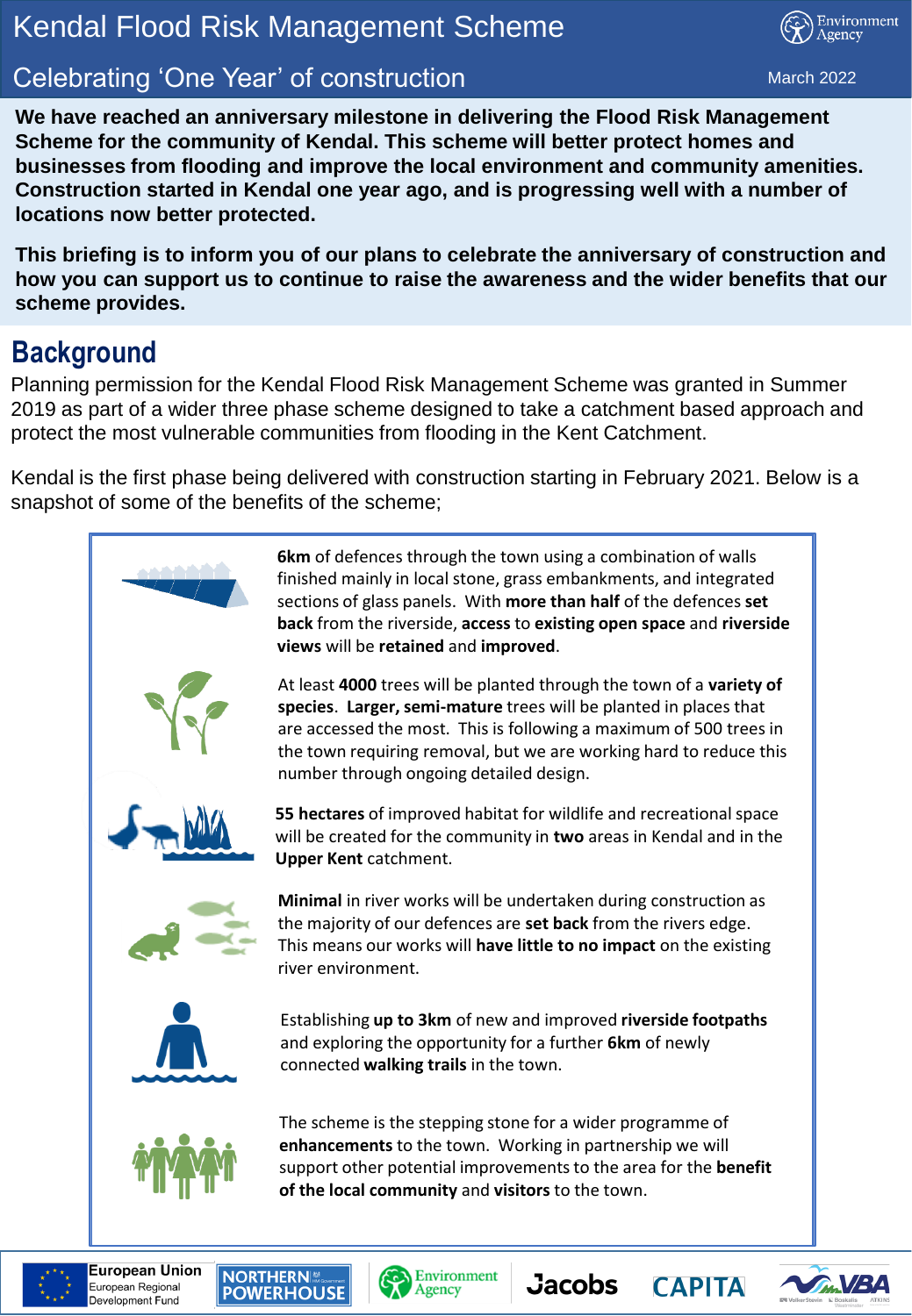

#### What have we delivered to date

Since construction began in February 2021 we have completed works in five locations with works progressing in a number of others areas.

#### This table provides a summary of these works;

| <b>Location</b>                          | <b>Construction type</b>                                          | <b>Community improvements</b>                                                                                                                                                                           | <b>Status</b> |
|------------------------------------------|-------------------------------------------------------------------|---------------------------------------------------------------------------------------------------------------------------------------------------------------------------------------------------------|---------------|
| Dockray Hall                             | Improved foundations and<br>strengthened existing<br>flood wall   | Footpath resurfacing with tree and shrub<br>planting to provide improved riverside<br>habitat                                                                                                           | Complete      |
| Romney<br>Gardens                        | Raised flood walls                                                | Footpath resurfacing and shrub planting<br>providing improved riverside habitat                                                                                                                         | Complete      |
| Natland<br>Road/Ford Park                | Raised kerbing and flood<br>wall                                  | Footpath resurfacing, new seating and<br>extensive riverside planting of ornamental<br>shrubs, seed mixes and trees                                                                                     | Complete      |
| <b>Clarks</b>                            | Raised flood wall                                                 | Restored a previously hard surface to<br>grassland and planted a mixture of trees and<br>shrubs to the riverside                                                                                        | Complete      |
| Helsington &<br>Watercrook               | Raised flood<br>embankments, flood walls<br>and road raising      | Resurfaced an existing car park and<br>undertaking extensive planting of shrubs<br>and trees. A further 1000 trees will be<br>planted in the next planting season by<br>Kendal Conservation Volunteers. | Complete      |
| Parish Church                            | Raised flood walls                                                |                                                                                                                                                                                                         | In progress   |
| <b>Waterside Flats</b>                   | Raised flood walls                                                |                                                                                                                                                                                                         | In progress   |
| <b>Busher Walk &amp;</b><br>Benson Green | Flood embankment and<br>raised flood walls                        |                                                                                                                                                                                                         | In progress   |
| <b>Beezon Fields</b>                     | Landscaping for a new<br>environmental and public<br>amenity area |                                                                                                                                                                                                         | In progress   |

#### Construction status to date



#### Tree removal and shrub planting status to date



**CAPITA** 



European Regional

Development Fund

**European Union NORTHERNE**<br>**POWERHOUSE** 



**Jacobs** 

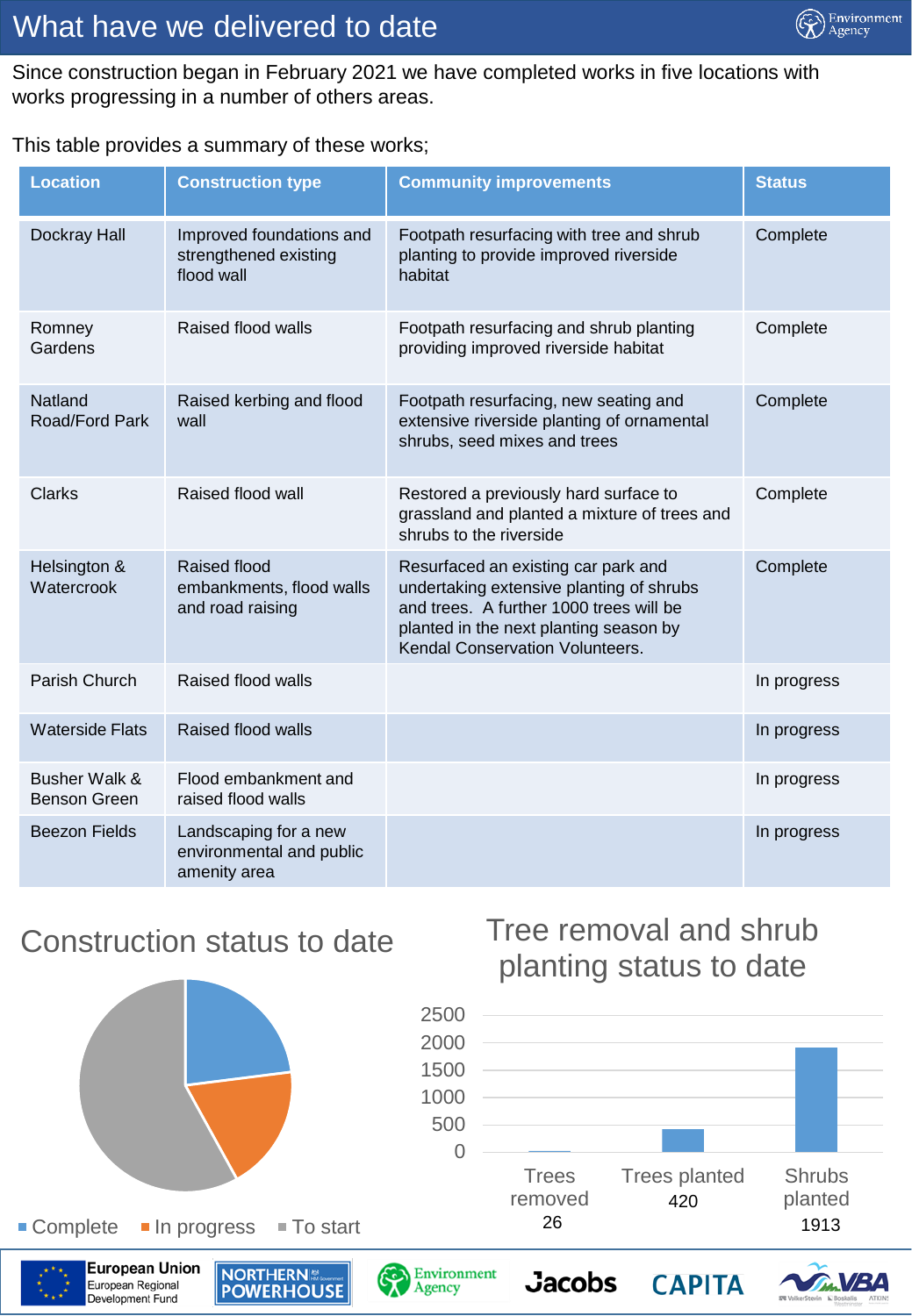#### Community art, education and engagement

We are committed to leaving a lasting legacy for the community and visitors to Kendal. We are supporting a number of art and education initiatives to get the community involved with the development of the scheme. Here is a snapshot of some of the community involvement;



Engaging three local Schools, seven local charity organisations and over 20 community volunteers we took and potted over 2000 tree



Environment Agency



Working with three schools, one mental health charity, older residents of Kendal and four local artists, we are delivering inspired art which will feature in two key locations of the scheme





Families joined us and planted over 50 seeds in decorative pots with the help of Love art Workshops and Kendal Conservation Volunteers as a 'seed to **50** tree' planting day





Over 200 students from local schools have attended site visits and talks



**CAPITA** 



Over 60 children have creatively translated **over** the scheme key facts into posters





**European Union** European Regional Development Fund





**Jacobs**